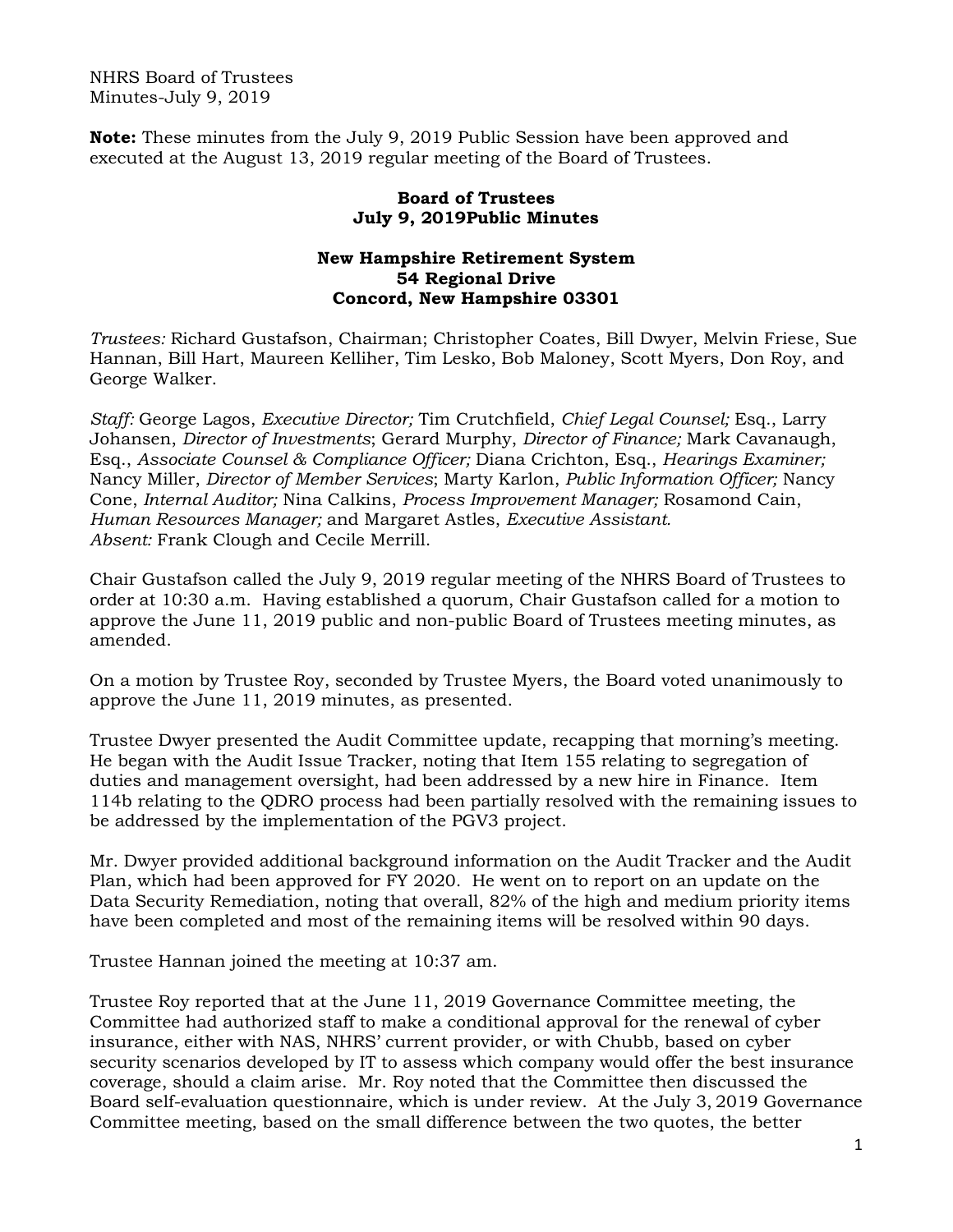coverage under the NAS policy, and the positive experience that NHRS has had with NAS, the Committee voted unanimously to recommend to the full Board that it approve the cyber insurance renewal with NAS.

On a motion by Trustee Roy, seconded by Trustee Hart, the Board unanimously voted to accept the recommendation of the Governance Committee that the Board approve the renewal of the cyber insurance coverage with NAS, as presented.

Trustee Kelliher reported on the IIC meeting held on June 21, 2019, noting that after the minutes of the May 2019 meeting were approved, the Director of Investments reviewed the status of the final GAM distribution, and the recently legislated addition of a new nonvoting member position to the IIC, effective August 4, 2019.

The IIC reviewed investment returns through May 31, 2019 and discussed the current makeup of the Fixed Income Portfolio. After an analysis of the portfolio and a discussion of the late stage of the current expansion, the IIC voted to rebalance the portfolio by reducing its credit exposure and increasing its stability. To achieve rebalancing, the IIC approved partial redemptions from both Loomis Sayles and Brandywine and the transfer of those redemptions to core bond manager IRM. The majority of the remaining funds from GAM and those from a full liquidation of DoubleLine, were approved for transfer to Fidelity, also a core bond manager.

The IIC then voted unanimously to extend the investment management agreements for two years with Brandywine and Loomis Sayles, each of which manage multi-sector global fixedincome portfolios for NHRS.

Representatives from the Townsend Group, which manages the System's Real Estate Portfolio, updated the IIC on the results of the FY 2019 Investment Plan, and introduced the FY 2020 Investment Plan, which the IIC voted to approve unanimously. The Real Estate Portfolio has exceeded its benchmark over every measurable period since inception.

Lastly, NEPC presented its Private Equity & Private Debt Portfolio six-month review for June 2019. The IIC reviewed recent themes in the private markets including fundraising, deal and exit volumes, as well as relative returns through the end of last year. NEPC then presented its private market outlook and recommendations for each of the private market strategies.

Director of Investments Larry Johansen reported that relative to the June 30 performance, preliminary returns are expected next week, and final returns will be coming in September. Mr. Johansen reported on the Real Estate Portfolio provided by Townsend, noting that the program is part of a diversified portfolio, with an allocation target of 10% toward real estate, which has done extremely well. At the time, NHRS originally granted Townsend discretionary authority in 2009, the System owned 17 direct properties, representing over 91% of the Real Estate Portfolio. NHRS now has a far better diversified portfolio with 12 open end funds, 33 closed end funds and 15 co-investment/secondary funds. The Portfolio is 87% invested in America, 7% invested in Europe and 6% invested in Asia. Over the 10 years with Townsend, the NHRS' annualized net performance is 13% for an equity multiple of 1.5, which means for every \$1.00 invested, \$1.50 is returned. In addition, \$1,320 million was committed to 66 investments, with over \$541 million of value created. Mr. Johansen then reviewed the three goals that Townsend set and met for 2019 and commented that performance continues to be in the top 95th percentile.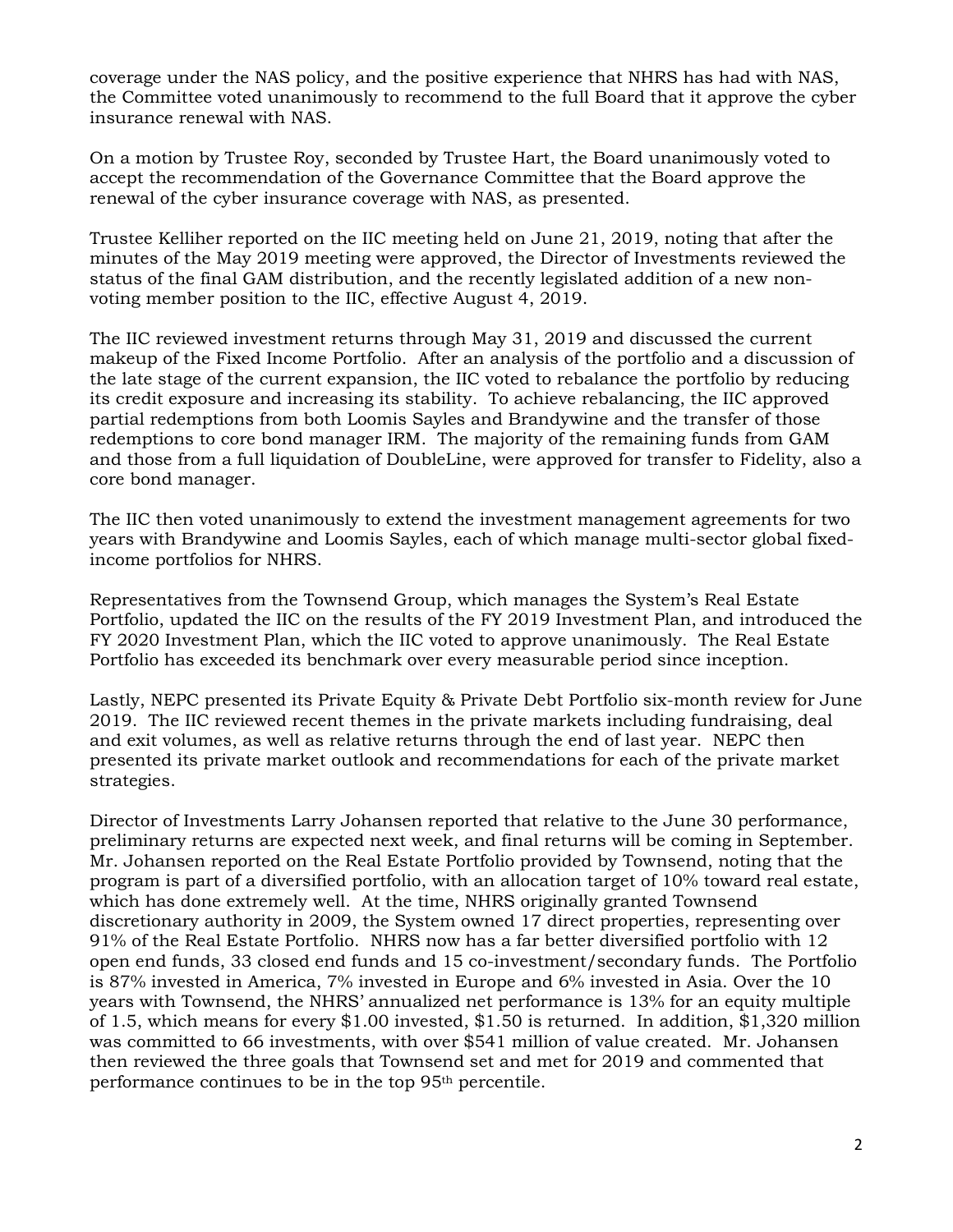Mr. Johansen then gave a 6-month update on private equity and private debt, reporting on the 5-year return, which was 9.9% on new investments since the program re-start in 2011, but noted that adding the legacy assets drops performance to 9.8%. Overall, the portfolio is doing extremely well, with 59 limited partner investments.

Trustee Myers gave the Board an update on the Legislative tracker, explaining that the remaining bills have either been signed into law by the Governor, or enrolled and waiting for the Governor's signature. Public Information Officer Marty Karlon highlighted that HB 675, which modifies cost calculation methodologies for service credit purchases in NHRS for active service in the Armed Forces prior to NHRS membership, and in cases of employer enrollment oversight, was approved and will take effect on July 14, 2019. Staff has already revised the forms for that bill to be ready for July 14.

Trustee Walker reported that the Benefits Committee did not meet in June.

Trustee Hart reported that the Personnel, Performance and Compensation Committee met on June 27, and had approved the minutes from June 4 and went into non-public session to discuss personnel-related matters, with a primary focus on proposed compensation of staff members who are not members of the bargaining unit. Collective bargaining was discussed and he noted that negotiations are now at an impasse with the main issue being compensation. Mr. Hart informed the Board that a mediator has been mutually agreed upon by the Union and NHRS.

Executive Director Lagos gave his Operating Report, noting that the Key Performance Measures score for June was 98.8%. Mr. Lagos asked the Executive Team to report on their Action Plan result summaries at this meeting, as they will document objectives achieved during the fiscal year.

Mr. Lagos reported that LRS is on site this week to work with staff on PGV3 software design. He indicated that a PGV2 M&S addendum was being submitted for Board approval. This addendum amends the PGV2 maintenance and support agreement, reducing the anticipated annual costs by more than \$200,000.00.

On a motion by Trustee Hart, seconded by Trustee Hannan, the Board unanimously voted to accept the recommendation of the Executive Director that the Board approve the PGV2 contract addendum, subject to contract and legal review.

Mr. Lagos reported on his FY 2019 Action Plan Summary, noting that services provided to members were improved; an increase in outreach to mid-career stage members was made; a comprehensive employer communication and education had been implemented; IT security and redundancy was enhanced; data security recommendations were implemented; the upgrade to PGV3 was initiated; and PIP Phase II for Finance and QDRO have been substantially completed. In addition, the transition to Plante Moran was made; and contribution rates for FY 2020 and FY 2021 were set, as per statutory requirements. Lastly, Mr. Lagos noted that a contract would soon be in place to enhance security at staff computers by implementing dual authentication.

Reporting for Project Manager Cecile Merrill, Mr. Lagos reviewed the PGV3 project action plan, noting that the project is going very well and is 4% complete. He reported that a significant number of new requirements had been identified, which impacted anticipated project costs, but were well within the terms and conditions of the present contract provisions. Mr. Lagos also explained that approximately 100 "out-of-scope" features had been identified, which will have to be priced out by LRS for further discussion.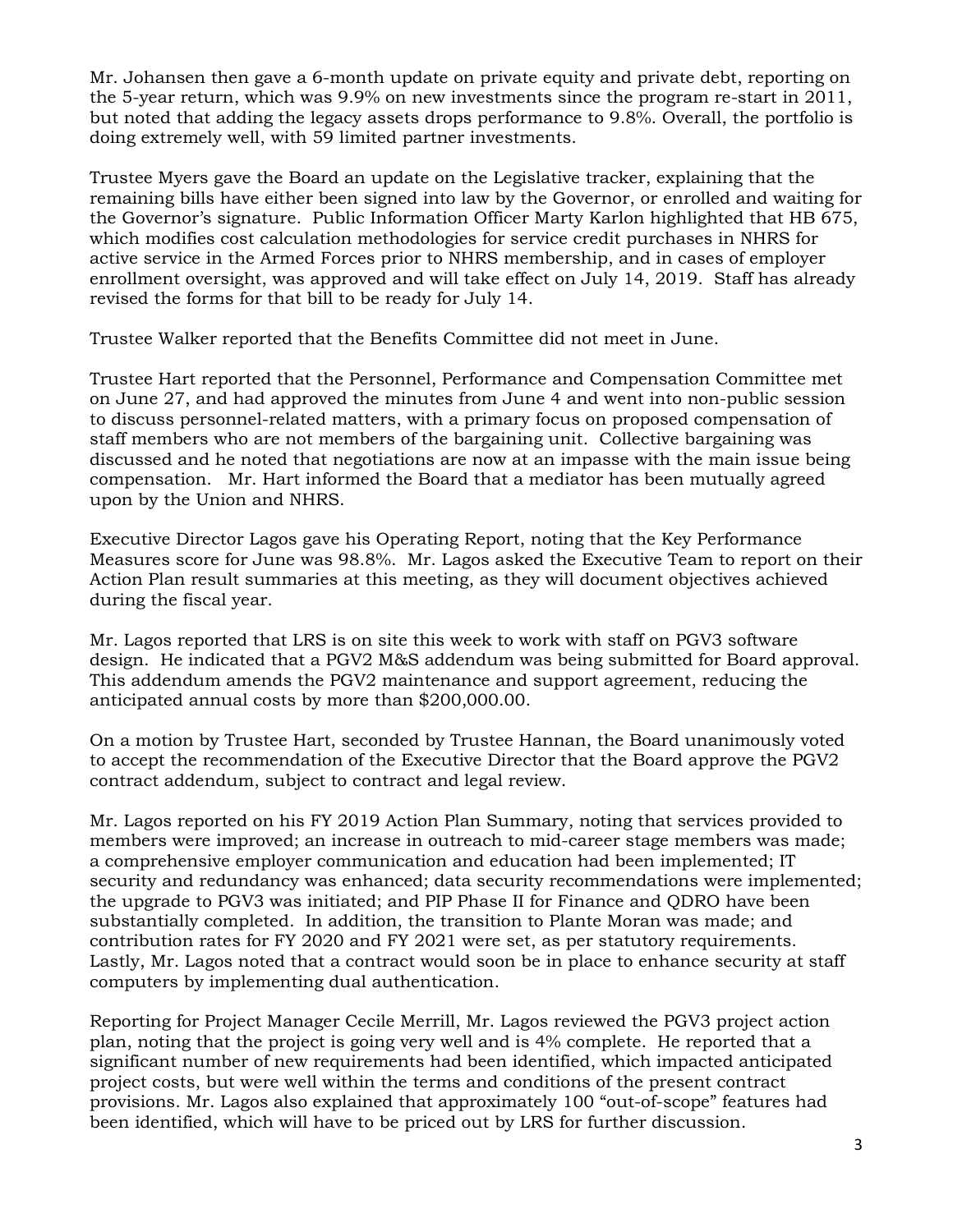Chief Legal Counsel Tim Crutchfield reported that 19 of 21 GASB audits for FY 2019 have been completed to date. The two remaining GASB audits are in process, as well as three regular audits with a total active membership of 1,009 members. It is expected that the remaining GASB audits will be completed in the next month.

Mr. Crutchfield reported that the two vacancies on the Audit Team were recently filled. He then turned the Board's attention to the FY 2019 Legal Action Plan summary, noting that all plans were complete, with only Action #1 - Data Remediation considered as partially completed due to data security provisions in the vendor contracts that will be addressed as those contracts come up for renewal.

Director of Finance Gerard Murphy updated the Board that the Governor vetoed the budget and there is a continuing resolution in place for partial appropriations for FY 2020. NHRS does not anticipate any problems related to this issue.

Mr. Murphy reported on the new PGV3 Total Project Lifecycle Budget, which will be a regular addition to the monthly Finance report. The new report will show all PGV3 upgrade costs for both external (largely LRS related) and internal reporting through the project implementation.

Mr. Murphy reported on the Finance FY 2019 Action Plan, noting that all action items are complete except for Action #5, which is to implement an online employer pay module to convert 75% of all employers to ACH electronic payments. Development of the secure website is underway and implementation will take place during FY 2020 and is included in the FY 2020 action plans.

Mr. Lagos reported for Director of IT Frank Clough in his absence, noting that staff continues to be engaged with the imaging project, with 432 boxes now shelved on site and are slated for imaging. The next step in this process will be to retrieve boxes stored by the State of NH Archives and initiate the imaging process for those documents.

Mr. Lagos reported that the IT Action Plan Summary is complete, aside from the ongoing DRAPP remediation, which has 19 of 22 remediation efforts completed.

Member Services Director Nancy Miller reported that the focus for her staff is July retirements, with well over 700 to be placed on payroll for the end of July. Member Services is still actively recruiting for three vacancies. In July, the Member Services Retiree Insurance Team will be processing a high volume of retiree premium changes. In addition, data cleansing is ongoing, with staff working closely with the Project Manager and LRS to identify data issues that can be cleansed either by staff or by script written by LRS.

Ms. Miller reported that the FY 2019 Member Services Action Plan is complete aside from the DRAPP remediation, which is an ongoing project, and the development and implementation of QDRO Estimator and Wizard (PIP II). She noted that the QDRO Estimator is built for PGV2 but calculations are still under QC review. It was decided to have the Wizard built in PGV3.

Chair Gustafson introduced the Consent Agenda. On a motion by Trustee Lesko, seconded by Trustee Roy, the Board unanimously voted to approve the Consent Agenda, as presented.